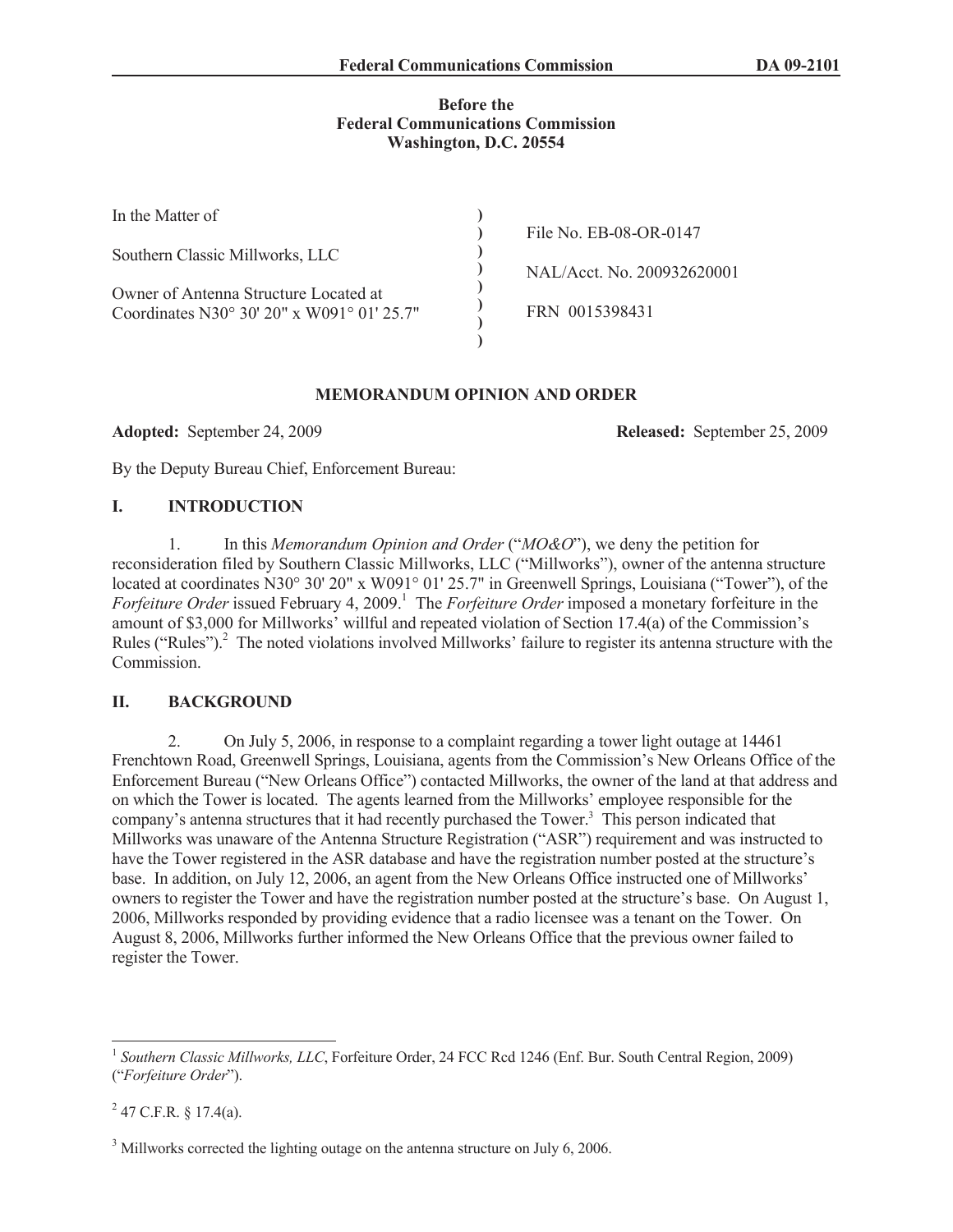3. On June 3, 2008, in response to a subsequent complaint alleging violations concerning the Tower,<sup>4</sup> agents from the New Orleans Office conducted an inspection of the Tower. The Tower is 500 feet in height above ground level and was hosting a radio licensee. The Tower did not have an ASR number posted at or around its base. The agents consulted the ASR database and found that the Tower still was not registered.

4. On June 5, 2008, agents from the New Orleans Office interviewed one of Millworks' owners about the structure, who stated that he believed the Tower had been registered in 2006 along with another structure owned by Millworks. The employee responsible for the company's antenna structures, however, was unable to provide documentation showing that the Tower had been registered. Those agents again informed Millworks' owner and the employee responsible for the company's antenna structures that they were required to register the Tower.

5. On October 8, 2008, an agent from the New Orleans Office again spoke with the Millworks' employee responsible for the company's antenna structures, the same person with whom he had spoken on June 5. This person stated the Tower still was unregistered. This person also stated that one of Millworks' owners was in the process of finding a company to manage the antenna structure. As of November 6, 2008, review of the ASR database showed that the Tower was still not registered.

6. On November 20, 2008, the New Orleans Office issued a Notice of Apparent Liability for Forfeiture to Millworks in the amount of three thousand dollars (\$3,000), for the apparent willful and repeated violation of Section 17.4(a) of the Rules.5 Millworks failed to submit a response to the NAL. On February 4, 2009, the Bureau released a no response *Forfeiture Order*, imposing a \$3,000 forfeiture. On February 24, 2009, Millworks filed a petition for reconsideration requesting reduction or cancellation of the forfeiture.<sup>6</sup>

#### **III. DISCUSSION**

7. The forfeiture amount in this case was assessed in accordance with Section 503(b) of the Act, <sup>7</sup> Section 1.80 of the Rules,<sup>8</sup> and *The Commission's Forfeiture Policy Statement and Amendment of* Section 1.80 of the Rules to Incorporate the Forfeiture Guidelines.<sup>9</sup> In examining Millworks' petition, Section 503(b) of the Act requires that the Commission take into account the nature, circumstances, extent, and gravity of the violation and, with respect to the violator, the degree of culpability, any history of prior offenses, ability to pay, and any other such matters as justice may require.<sup>10</sup>

 $7$  47 U.S.C. § 503(b).

 $847$  C.F.R. § 1.80.

<sup>10</sup> 47 U.S.C. § 503(b)(2)(E).

<sup>&</sup>lt;sup>4</sup> This complaint involved a lighting outage and unregistered tower; once contacted, Millworks addressed this issue, notifying the Federal Aviation Administration of the lighting outage on the antenna structure on June 5, 2008.

<sup>5</sup> *Southern Classic Millworks, LLC*, Notice of Apparent Liability for Forfeiture, NAL/Acct. No. 200932620001 (Enf. Bur., New Orleans Office, November 20, 2008) ("*NAL*").

<sup>&</sup>lt;sup>6</sup> Although Millworks' letter was not captioned as a "Petition for Reconsideration," we have interpreted it as such. The letter was originally sent to the New Orleans Office, but it was stamped received by the Secretary's Office on March 4, 2009.

<sup>9</sup> 12 FCC Rcd. 17087 (1997), *recon. denied*, 15 FCC Rcd. 303 (1999).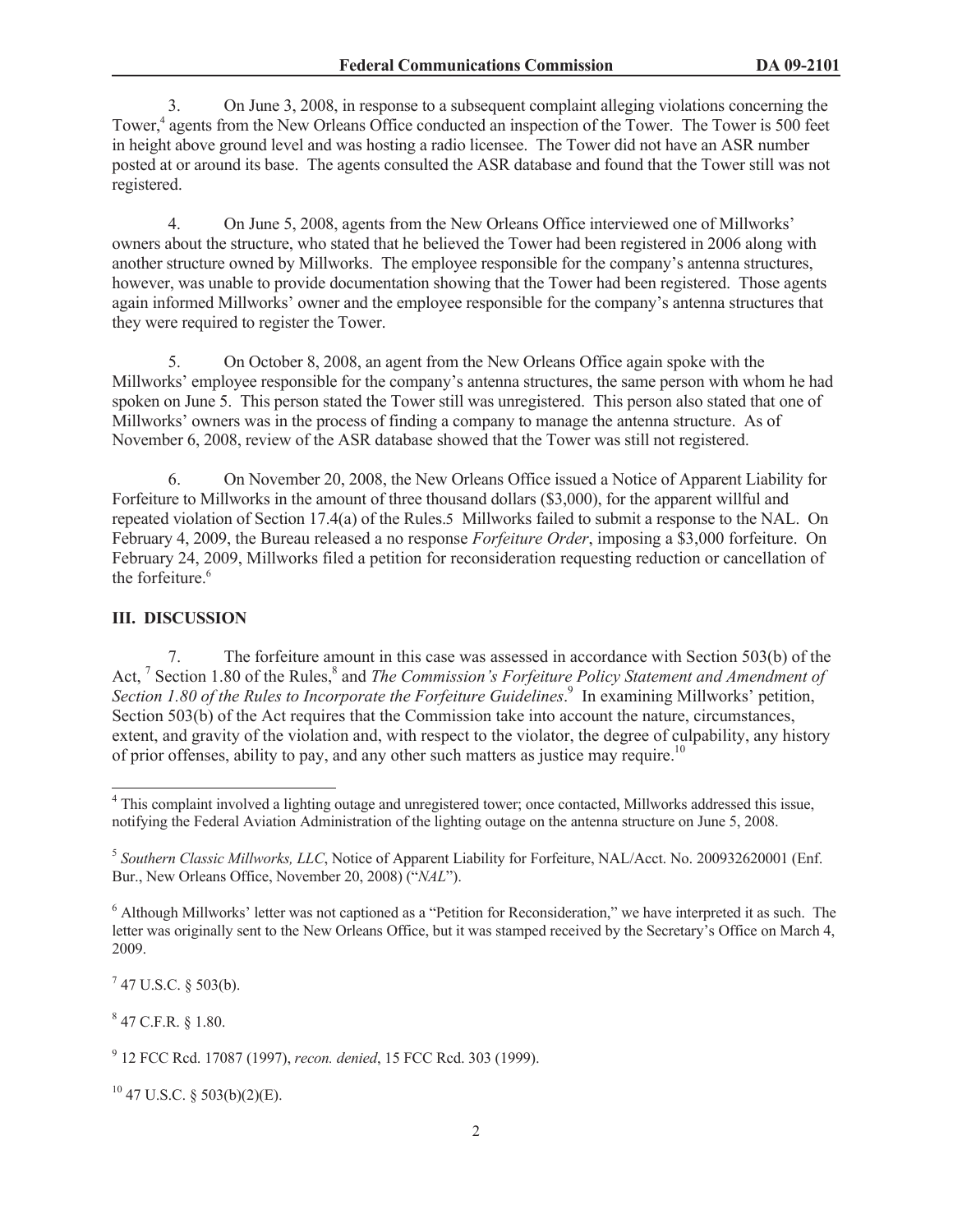8. A petition for reconsideration that relies on facts not previously presented to the designated authority may be granted only if: (1) the designated authority determines that consideration of the facts relied on is required in the public interest; (2) the petition relies on facts which relate to events which occurred or circumstances which have changed since the last opportunity to present such matters; or (3) the petition relies on facts unknown to petitioner until after his last opportunity to present such matters.<sup>11</sup> All of the information provided in the petition for reconsideration was available and known to Millworks when it was provided an opportunity to respond to the *NAL.* Moreover, we do not find that the public interest requires consideration of the facts alleged in the petition for reconsideration.

9. In its petition for reconsideration, Millworks claims that, because it is in the cabinet business, not communications, it is unfamiliar with Commission rules and requirements. Millworks claims that one of its secretaries spoke to someone at the Commission to explain that its Tower is in close proximity to another tower of similar height and age, and was told that one registration for both towers was sufficient. Millworks does not, however, disclose or submit any documentation regarding the content of this alleged discussion with Commission staff.

10. Even if the pubic interest requires consideration of these alleged facts, and even assuming such alleged conversation took place, it does not warrant a grant of the Petition. The Commission has long held that statements by individual Commission staff members are not binding on the Commission, and the Commission has repeatedly warned that parties who rely on staff advice or interpretations do so at their own risk.<sup>12</sup> Moreover, an agent from the New Orleans Office informed Millworks on July 5 and 12, 2006, and June 5, 2008, that the Tower was required to be registered. Thus, even if a staff member previously advised Millworks that the Tower need not be registered, Millworks was provided ample *actual* notice that registration of the Tower was required prior to release of the *NAL* on November 20, 2008.

11. Once it received the *NAL*, Millworks asserts that it promptly hired an experienced broadcast engineer to register the Tower, which was completed on February 19, 2009.<sup>13</sup> However, the Commission has long held that post-inspection corrective action taken to come into compliance with the Rules is expected, and such corrective action does not nullify or mitigate any prior forfeitures or violations.<sup>14</sup> Accordingly, we find that Millworks' corrective action does not provide grounds to reconsider or reduce the forfeiture. Millworks adds that registration of the other nearby tower should have provided "adequate notice to the Federal Aviation Administration ("FAA") and airplane pilots of the hazard to aviation in the area."<sup>15</sup> Regardless of whether the other registered tower alleviated, in whole or

<sup>13</sup> Millworks notes that the recently hired engineer stated he has been registering towers for years and had always believed that "one registration was sufficient for two identical towers." The fact that Millworks and its engineer held the same mistaken belief regarding the registration requirements does not negate the fact that the Rules require separate registration of towers.

<sup>14</sup> *See Seawest Yacht Brokers*, Forfeiture Order, 9 FCC Rcd 6099 (1994), *Rama Communications, Inc.*, Memorandum Opinion and Order, 24 FCC Rcd 4981 (Enf. Bur. 2009), *Bethune-Cookman College, Inc.¸* Forfeiture Order, 24 FCC Rcd 4513 (South Central Region 2009).

<sup>15</sup> Millworks petition for reconsideration at 2.

 $11$  47 C.F.R.  $\&$  1.106(c).

<sup>12</sup> *See e.g*., *Roamer One, Inc. and Certain 220 MHz Non-Nationwide Licensees*, Order, 17 FCC Rcd 3287, n.26 (2002), citing *Applications of Hinton Telephone Company,* Memorandum Opinion and Order on Reconsideration, 10 FCC Rcd 11625, 11637 (1995) and *AAT Electronics Corp.*, 53 RR 2d 1241, 1225-26 (1983), *aff'd sub nom*., *P&R Temmer v, FCC*, 743 F.2d 918, 931 (D.C. Cir. 1984).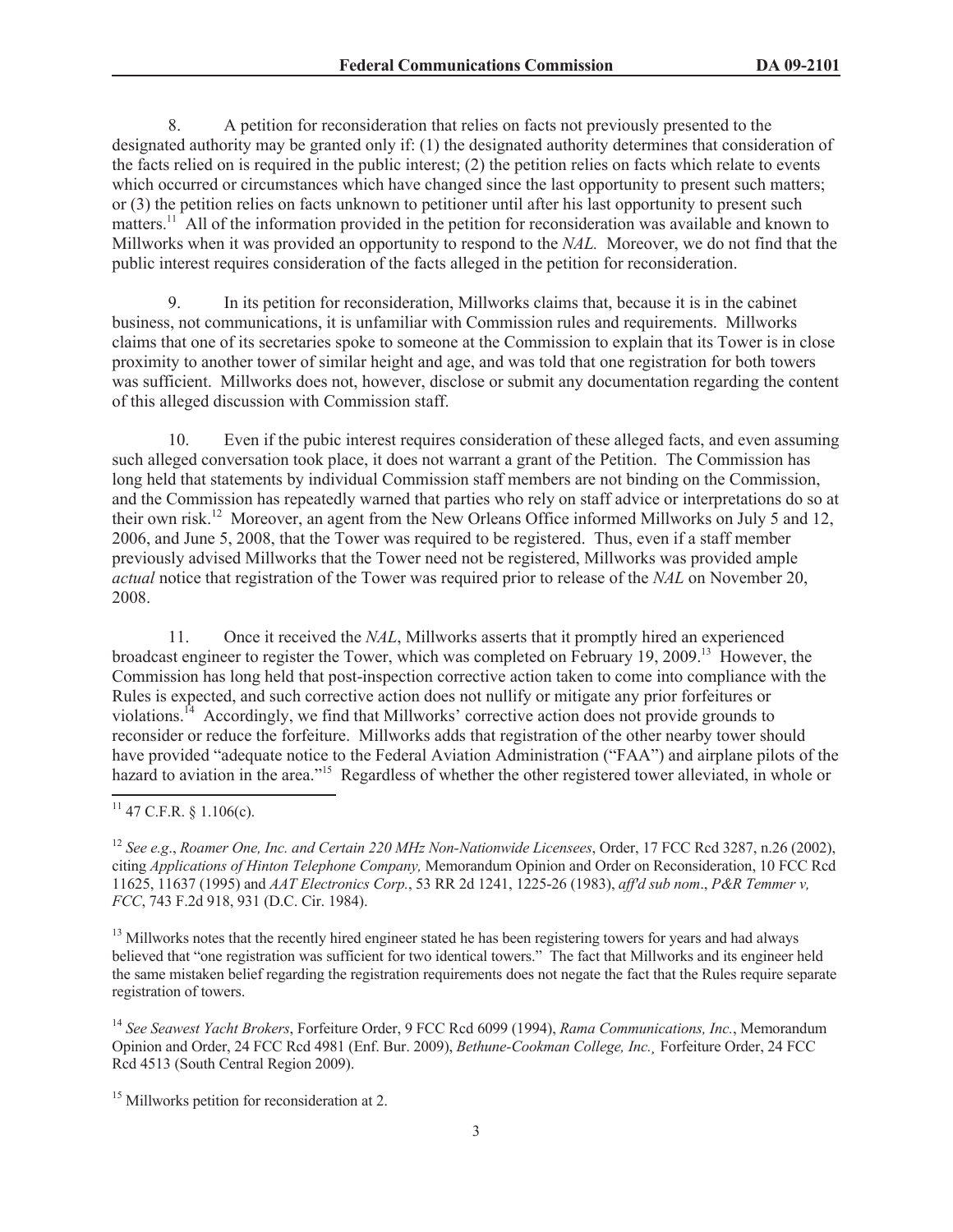in part, the hazard to air traffic, Section 17.4(a) of the Rules requires that the owner of *any* proposed or existing antenna structure that requires notice of proposed construction to the FAA must register the structure with the Commission.<sup>16</sup>

12. Finally, Millworks claims that it was unaware that it had to respond so quickly to the *NAL* prior to issuance of the *Forfeiture Order*. <sup>17</sup> Paragraph 11 of the *NAL*, however, clearly states that a response or payment was due within thirty days of release of the *NAL*. The *Forfeiture Order* was issued February 4, 2009, 44 days after the *NAL* response or payment was due.

#### **IV. ORDERING CLAUSES**

13. Accordingly, **IT IS ORDERED**, pursuant to Section 405 of the Communications Act of 1934, as amended,<sup>18</sup> and Section 1.106 of the Commission's Rules,<sup>19</sup> that the Petition for Reconsideration filed by Southern Classic Millworks, LLC **IS DENIED**.

14. **IT IS ALSO ORDERED** that, pursuant to Section 503(b) of the Act, and Sections 0.111,  $0.311$  and  $1.80(f)(4)$  of the Rules,<sup>20</sup> Southern Classics Millworks, LLC **IS LIABLE FOR A MONETARY FORFEITURE** in the amount of three thousand dollars (\$3,000) for violation of Section 17.4(a) of the Rules.

15. Payment of the forfeiture shall be made in the manner provided for in Section 1.80 of the Rules within 30 days of the release of this Order. If the forfeiture is not paid within the period specified, the case may be referred to the Department of Justice for collection pursuant to Section 504(a) of the Act.<sup>21</sup> Payment of the forfeiture must be made by check or similar instrument, payable to the order of the Federal Communications Commission. The payment must include the NAL/Account Number and FRN Number referenced above. Payment by check or money order may be mailed to Federal Communications Commission, P.O. Box 979088, St. Louis, MO 63197-9000. Payment by overnight mail may be sent to U.S. Bank – Government Lockbox #979088, SL-MO-C2-GL, 1005 Convention Plaza, St. Louis, MO 63101. Payment by wire transfer may be made to ABA Number 021030004, receiving bank TREAS/NYC, and account number 27000001. For payment by credit card, an FCC Form 159 (Remittance Advice) must be submitted. When completing the FCC Form 159, enter the NAL/Account number in block number 23A (call sign/other ID), and enter the letters "FORF" in block number 24A (payment type code). Requests for full payment under an installment plan should be sent to: Chief Financial Officer -- Financial Operations, 445 12th Street, S.W., Room 1-A625, Washington, D.C. 20554. Please contact the Financial Operations Group Help Desk at 1-877-480-3201 or Email: ARINQUIRIES@fcc.gov with any questions regarding payment procedures. Millworks will also send electronic notification on the date said payment is made to  $SCR\text{-}Response@fcc.gov$ .

<sup>18</sup> 47 U.S.C. § 405.

<sup>19</sup> 47 C.F.R. § 1.106.

 $21$  47 U.S.C. § 504(a).

<sup>&</sup>lt;sup>16</sup> 47 C.F.R. § 17.4(a). Section 17.7(a) of the Rules requires notification to the FAA for any construction or alteration of more than 200 feet in height above ground level. 47 C.F.R. § 17.7(a). Millworks' Tower required notification to the FAA because the structure exceeded 200 feet in height.

<sup>&</sup>lt;sup>17</sup> Millworks incorrectly referred to the *NAL* as a Notice of Violation. No Notice of Violation was issued to Millworks by the New Orleans Office.

<sup>&</sup>lt;sup>20</sup> 47 C.F.R. §§ 0.111, 0.311, 1.80(f)(4), 11.35(a), 73.3526.